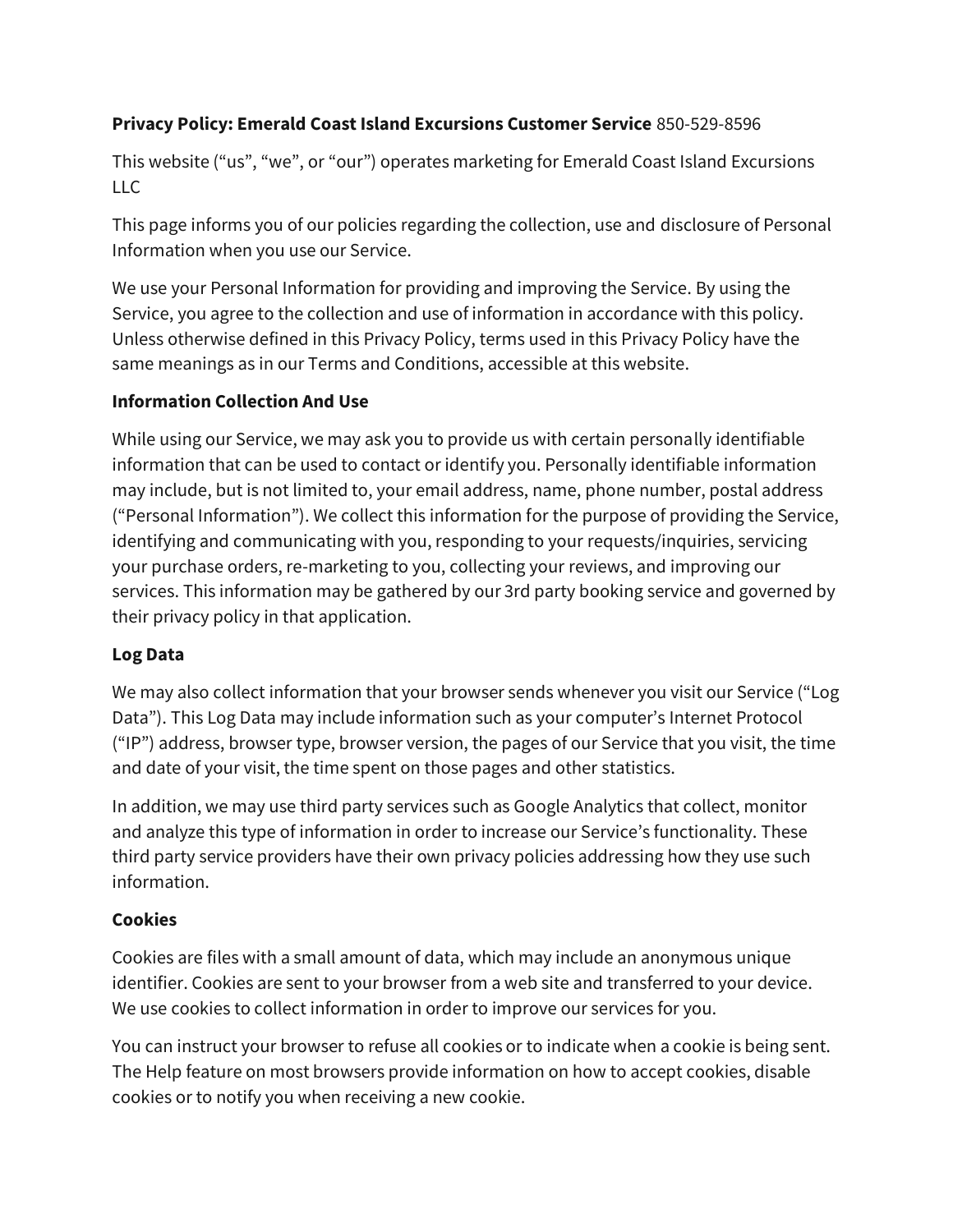If you do not accept cookies, you may not be able to use some features of our Service and we recommend that you leave them turned on.

### **Google**

Google AdWords remarketing service is provided by Google Inc.

You can opt-out of Google Analytics for Display Advertising and customize the Google Display Network ads by visiting the Google Ads Settings page:<http://www.google.com/settings/ads>

Google also recommends installing the Google Analytics Opt-out Browser Add-on – <https://tools.google.com/dlpage/gaoptout> – for your web browser. Google Analytics Opt-out Browser Add-on provides visitors with the ability to prevent their data from being collected and used by Google Analytics.

For more information on the privacy practices of Google, please visit the Google Privacy & Terms web page[: http://www.google.com/intl/en/policies/privacy/](http://www.google.com/intl/en/policies/privacy/)

## **Facebook / Instagram**

Facebook and Instagram remarketing service is provided by Facebook Inc.

You can learn more about interest-based advertising from Facebook by visiting this page: <https://www.facebook.com/help/164968693837950>

To opt-out from Facebook's interest-based ads follow these instructions from Facebook: <https://www.facebook.com/about/ads/#568137493302217>

Facebook adheres the Self-Regulatory Principles for Online Behavioral Advertising established by the Digital Advertising Alliance. You can also opt-out from Facebook and other participating companies through the Digital Advertising Alliance in the USA [http://www.aboutads.info/choices/,](http://www.aboutads.info/choices/) the Digital Advertising Alliance of Canada in Canada <http://youradchoices.ca/> or the European Interactive Digital Advertising Alliance in Europe [http://www.youronlinechoices.eu/,](http://www.youronlinechoices.eu/) or opt-out using your mobile device settings.

For more information on the privacy practices of Facebook, please visit Facebook's Data Policy:<https://www.facebook.com/privacy/explanation>

## **Communications**

We may use your Personal Information to contact you with newsletters, marketing or promotional materials and other information that may be of interest to you. You may opt out of receiving any, or all, of these communications from us by following the unsubscribe link or instructions provided in any email we send or by contacting us.

#### **Compliance With Laws**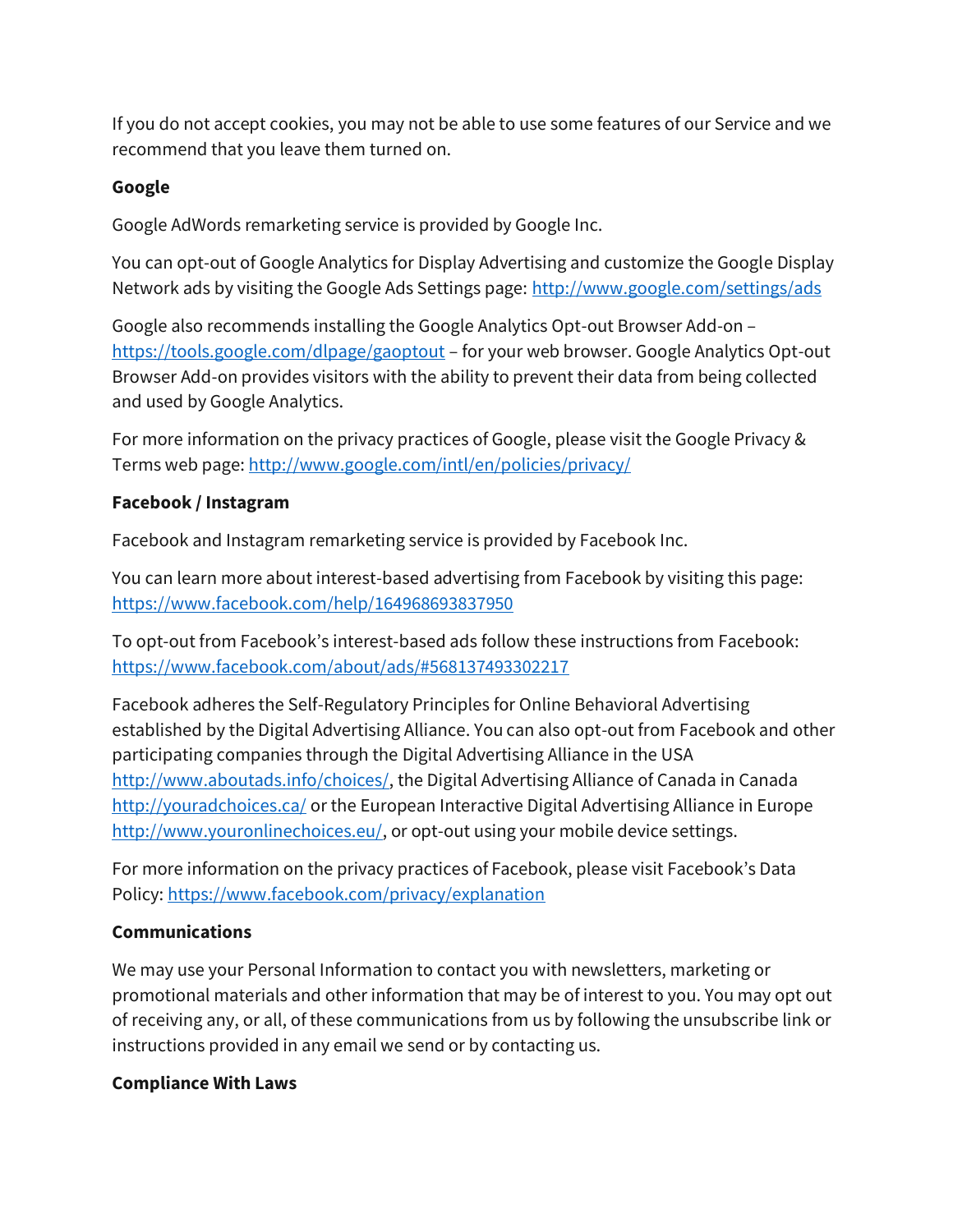We will disclose your Personal Information where required to do so by law or if we believe that such action is necessary to comply with the law and the reasonable requests of law enforcement or to protect the security or integrity of our Service.

## **Security**

The security of your Personal Information is important to us, and we strive to implement and maintain reasonable, commercially acceptable security procedures and practices appropriate to the nature of the information we store, in order to protect it from unauthorized access, destruction, use, modification, or disclosure.

However, please be aware that no method of transmission over the internet, or method of electronic storage is 100% secure and we are unable to guarantee the absolute security of the Personal Information we have collected from you.

## **International Transfer**

The security of your Personal Information is important to us, and we strive to implement and maintain reasonable, commercially acceptable security procedures and practices appropriate to the nature of the information we store, in order to protect it from unauthorized access, destruction, use, modification, or disclosure.

However, please be aware that no method of transmission over the internet, or method of electronic storage is 100% secure and we are unable to guarantee the absolute security of the Personal Information we have collected from you.

## **Links To Other Sites**

Our Service may contain links to other sites that are not operated by us. If you click on a third party link, you will be directed to that third party's site. We strongly advise you to review the Privacy Policy of every site you visit.

We have no control over, and assume no responsibility for the content, privacy policies or practices of any third party sites or services.

## **Children's Privacy**

Only persons age 18 or older have permission to access our Service. Our Service does not address anyone under the age of 13 ("Children").

We do not knowingly collect personally identifiable information from children under 13. If you are a parent or guardian and you learn that your Children have provided us with Personal Information, please contact us. If we become aware that we have collected Personal Information from a children under age 13 without verification of parental consent, we take steps to remove that information from our servers.